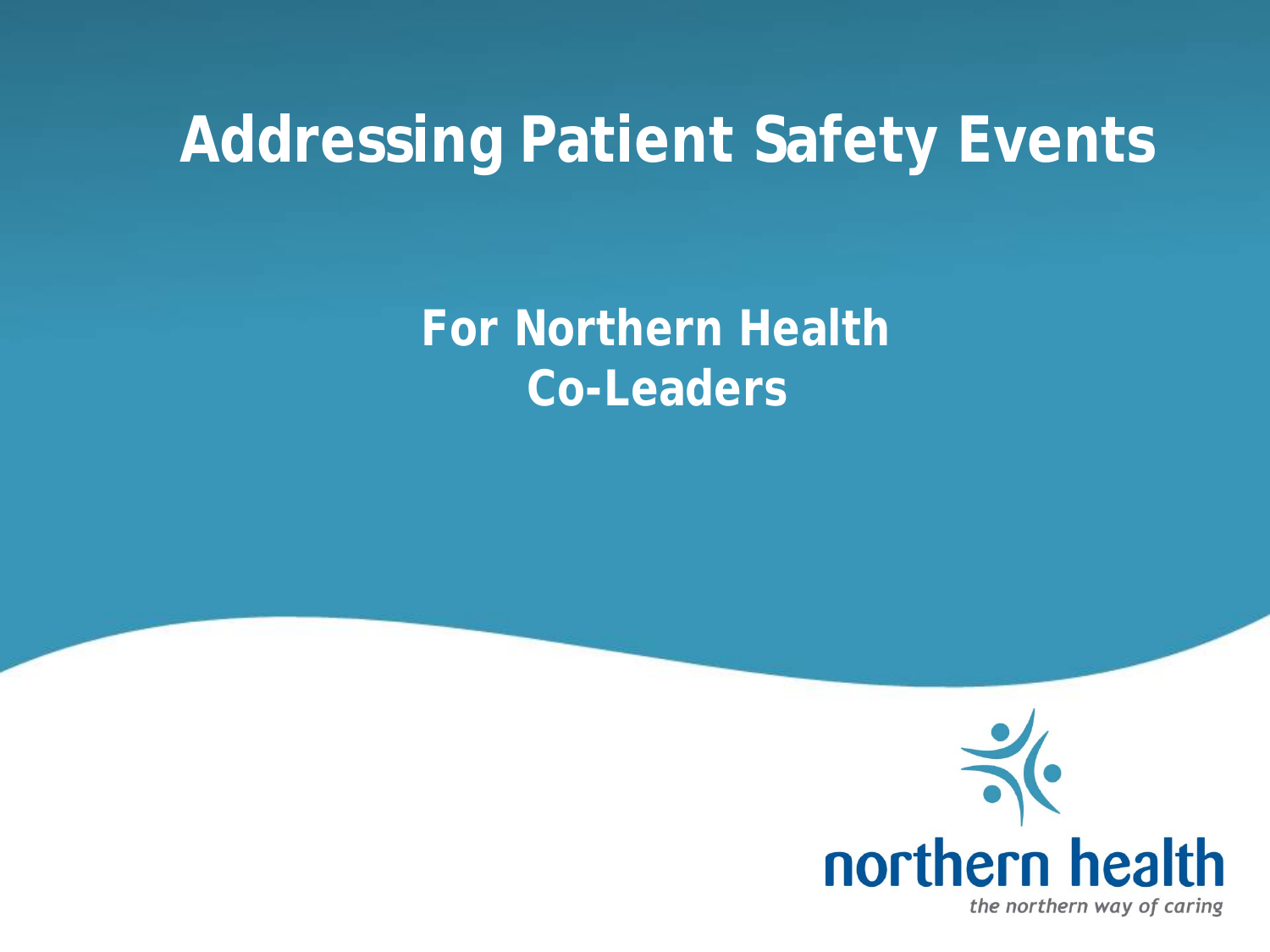#### **What is a patient safety event?**

**A patient safety event is an unexpected, undesired event directly associated with care or services provided by the hospital. It results in harm, or potential for harm, to the patient.**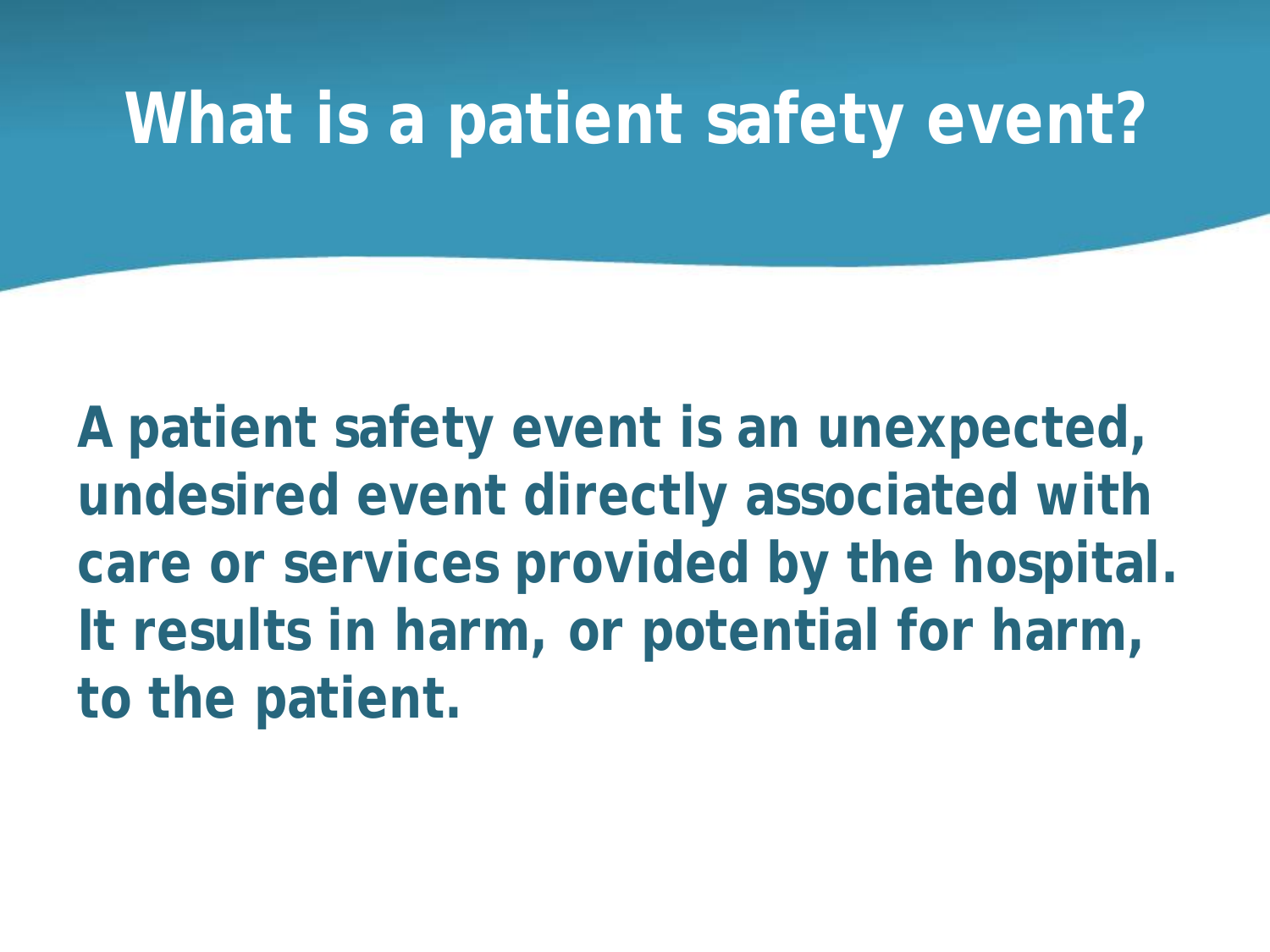# **What are the different categories of patient safety events?**

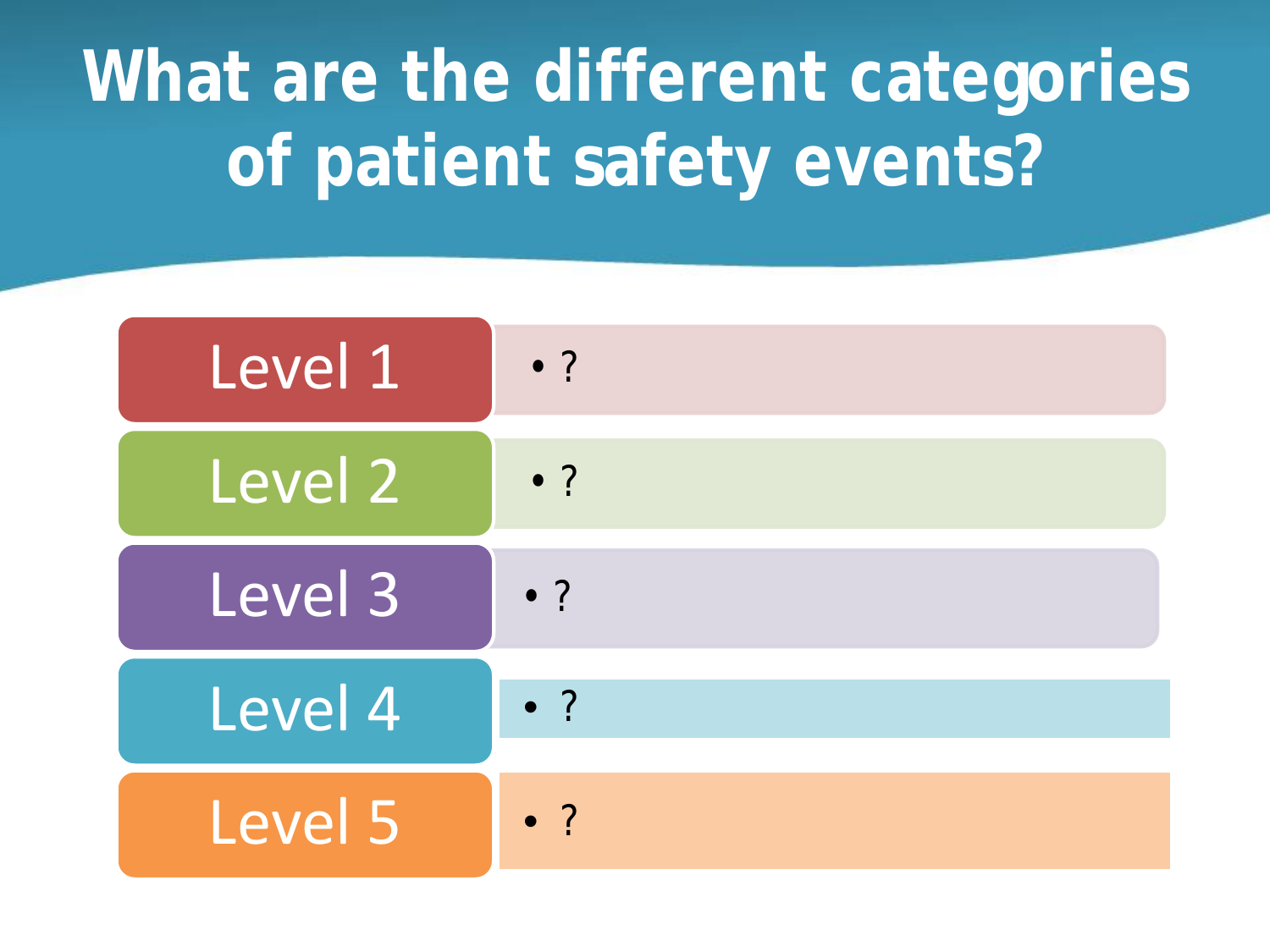# **What are the different categories of patient safety events?**

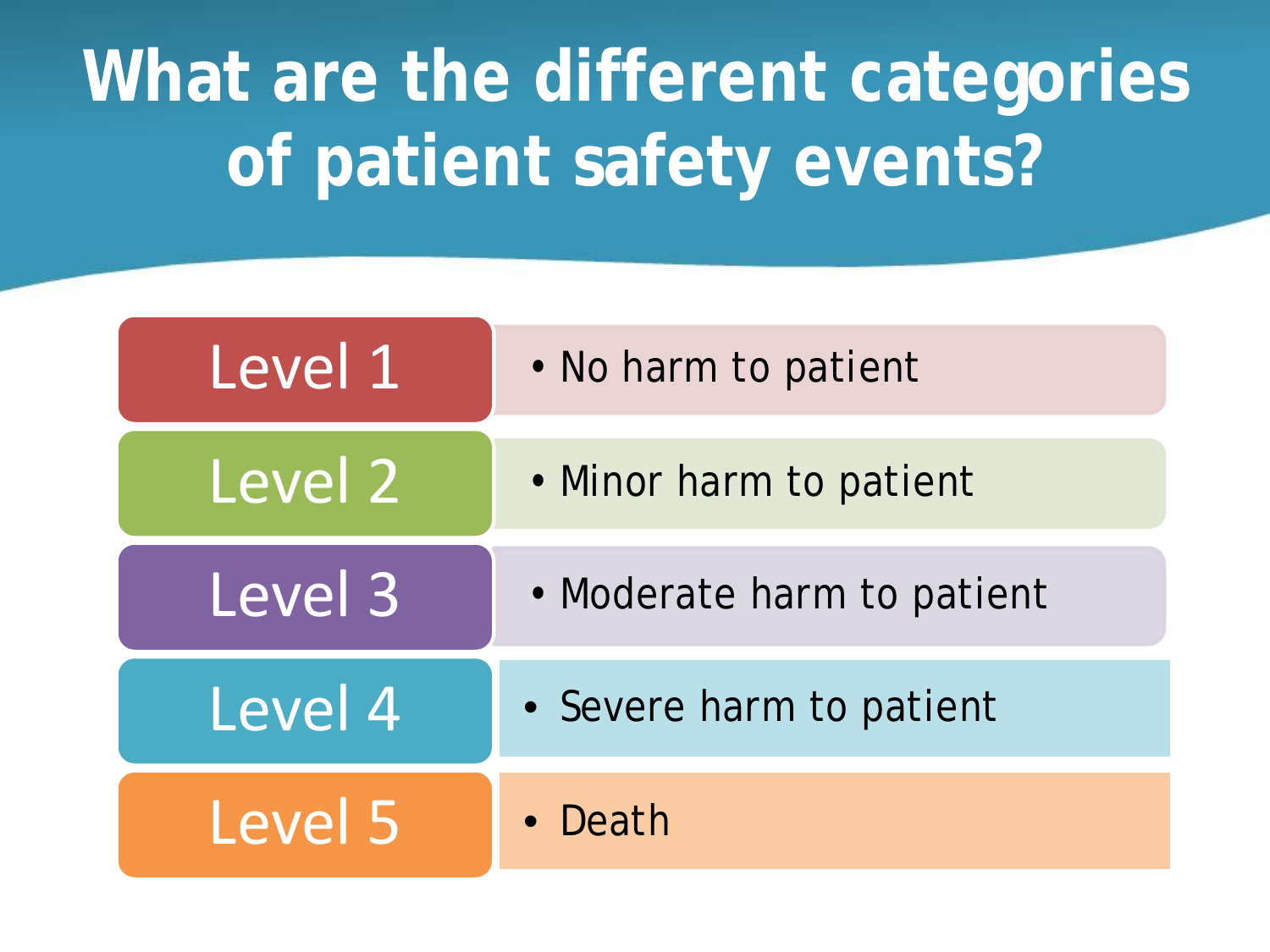# **Critical Events**

- **Level 4 and 5 events are considered "critical events."**
- **In addition to reporting them on the PSLS, staff must follow the critical events checklist.**



**[Next](#page-5-0)**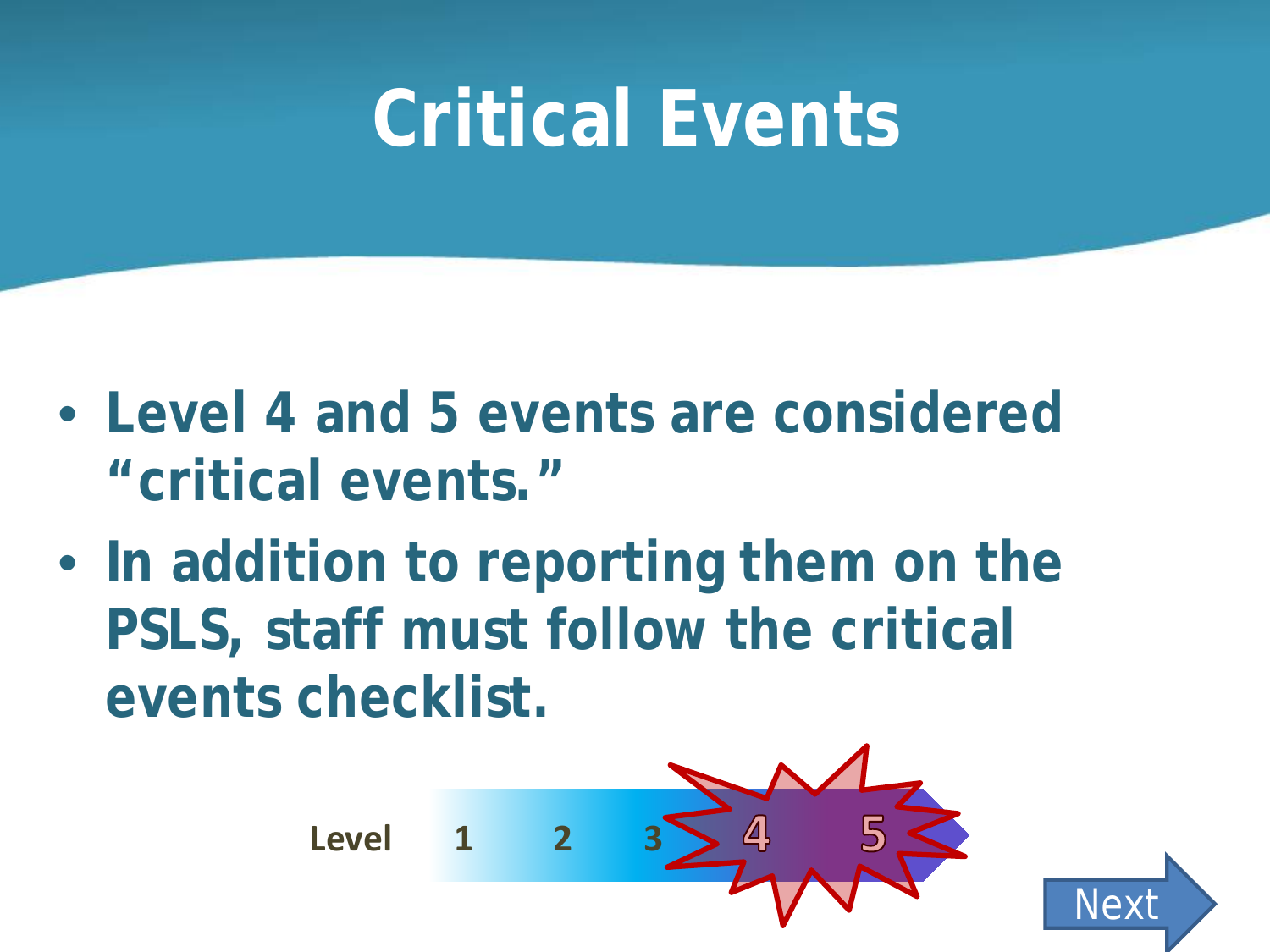# <span id="page-5-0"></span>**Why do I need to know this?**

**By reporting and reviewing patient safety events, we can make improvements to our processes and practices, and ensure we provide the highest standard of care possible.**

**Medical and Administrative Leaders have a shared responsibility to: identify and monitor metrics assessing the quality and safety of care provided within the HSDA; collaborate on risk management and quality improvement; respond to complaints about the quality of patient care and access.**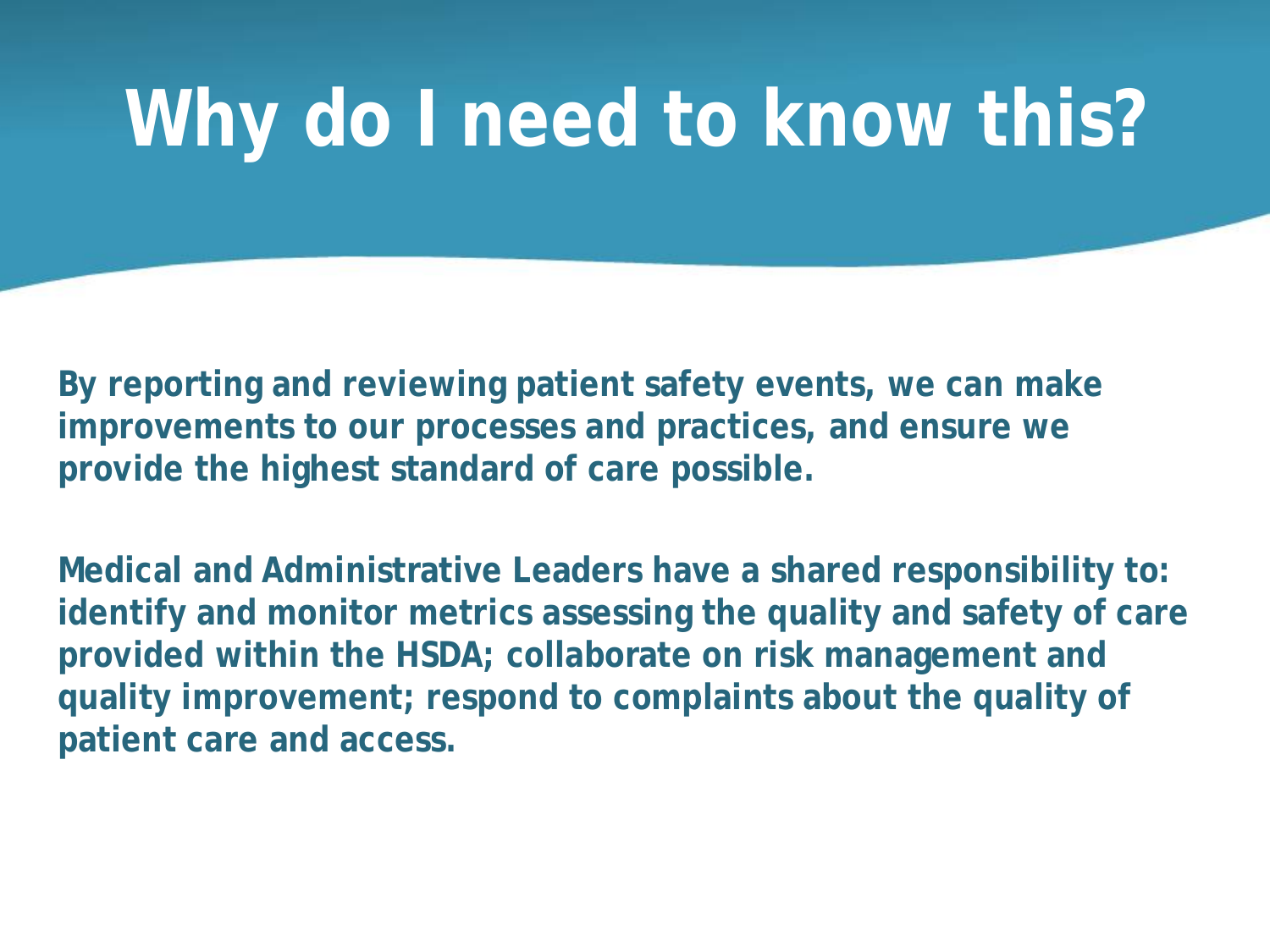# **Managing Risk: Reporting "noharm" events**

**"No-harm" events sometimes result from a good catch! We can learn from these events. In this case, the question we ask is, "What went right?"**

**Other times, we've just been lucky. We want to capture the no harm events for the same reason we want to capture the other events – to continuously improve our systems and processes.**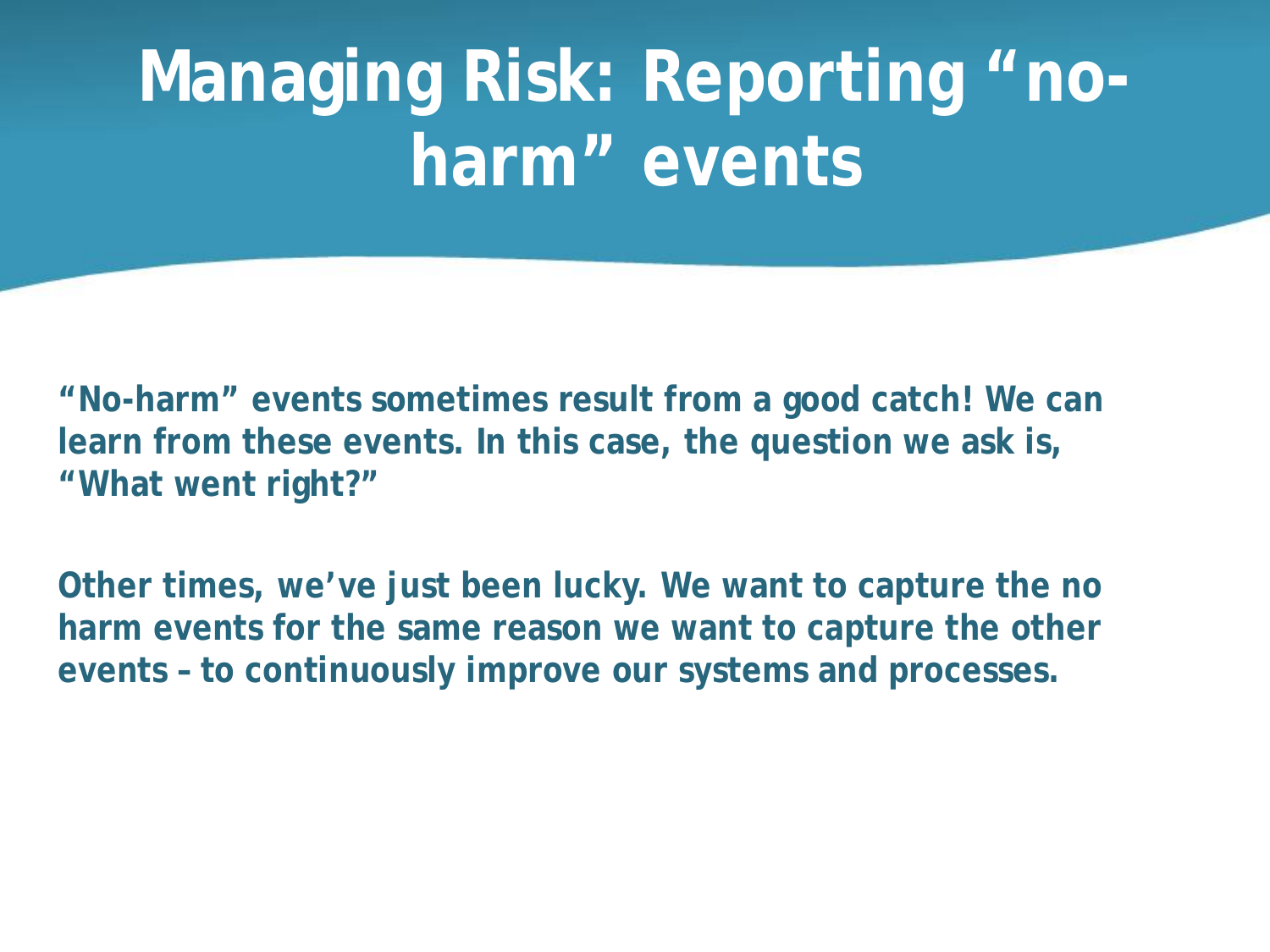# **What is Section 51?**

**It is a section in the BC Evidence Act that allows you the freedom to discuss or critique a case or event, without having your thoughts or opinions entered into evidence in any possible legal proceedings. It is meant to ensure that hospitals and health care professionals can constantly**  review and improve services and procedures, **without fear of reprisals.**



**But, there is a catch!**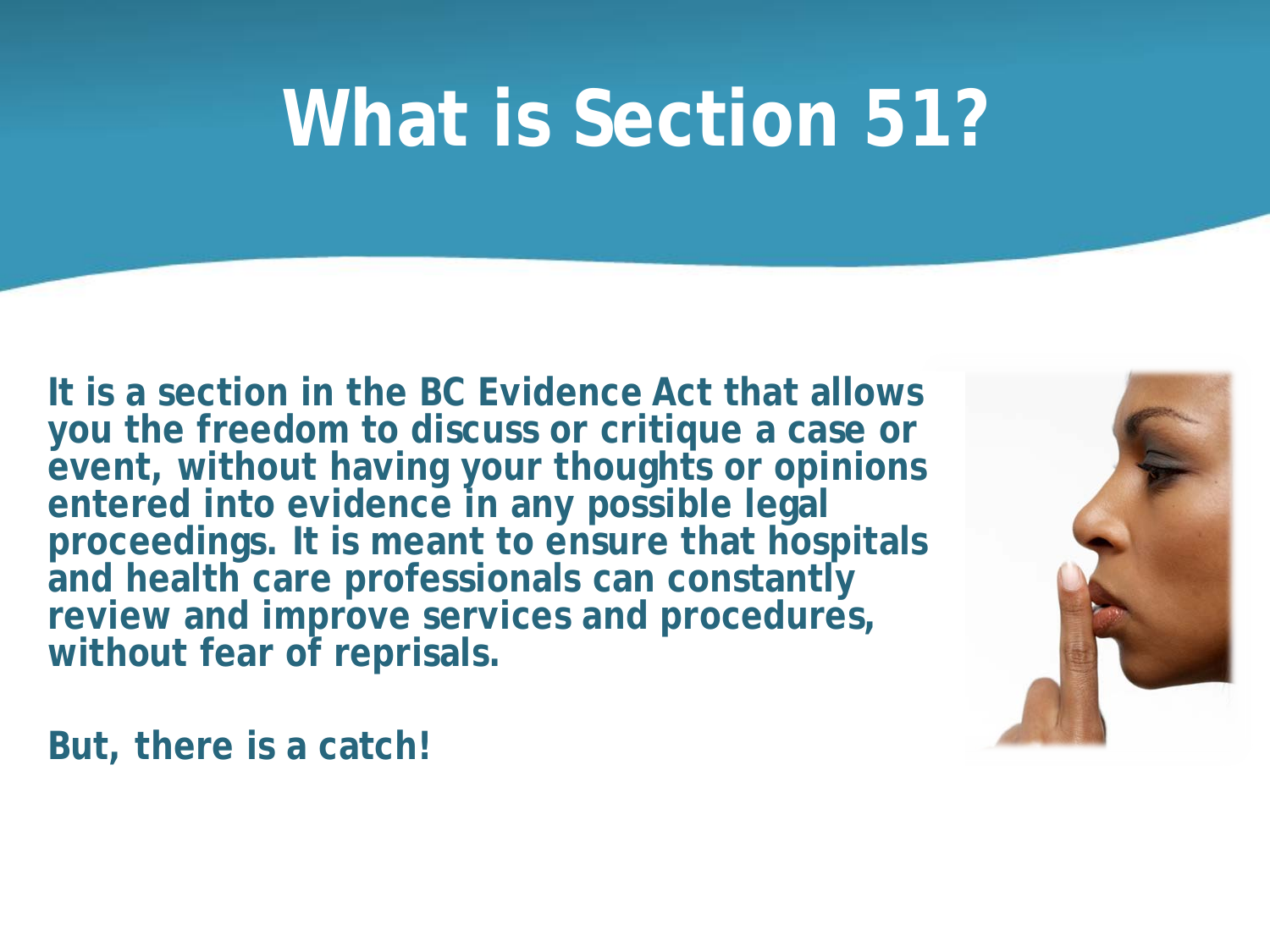# **What's the catch?**

- **1. Not all communications are protected.**
- **2. You still have an obligation to disclose adverse events to patients.**

**To be protected under Section 51, you must follow a set process. Your discussions must take place in a Quality Assurance process, within a "properly constituted Quality Assurance committee."**

**Don't wait to invoke Section 51. Ensure that your communications are protected right from the start.**

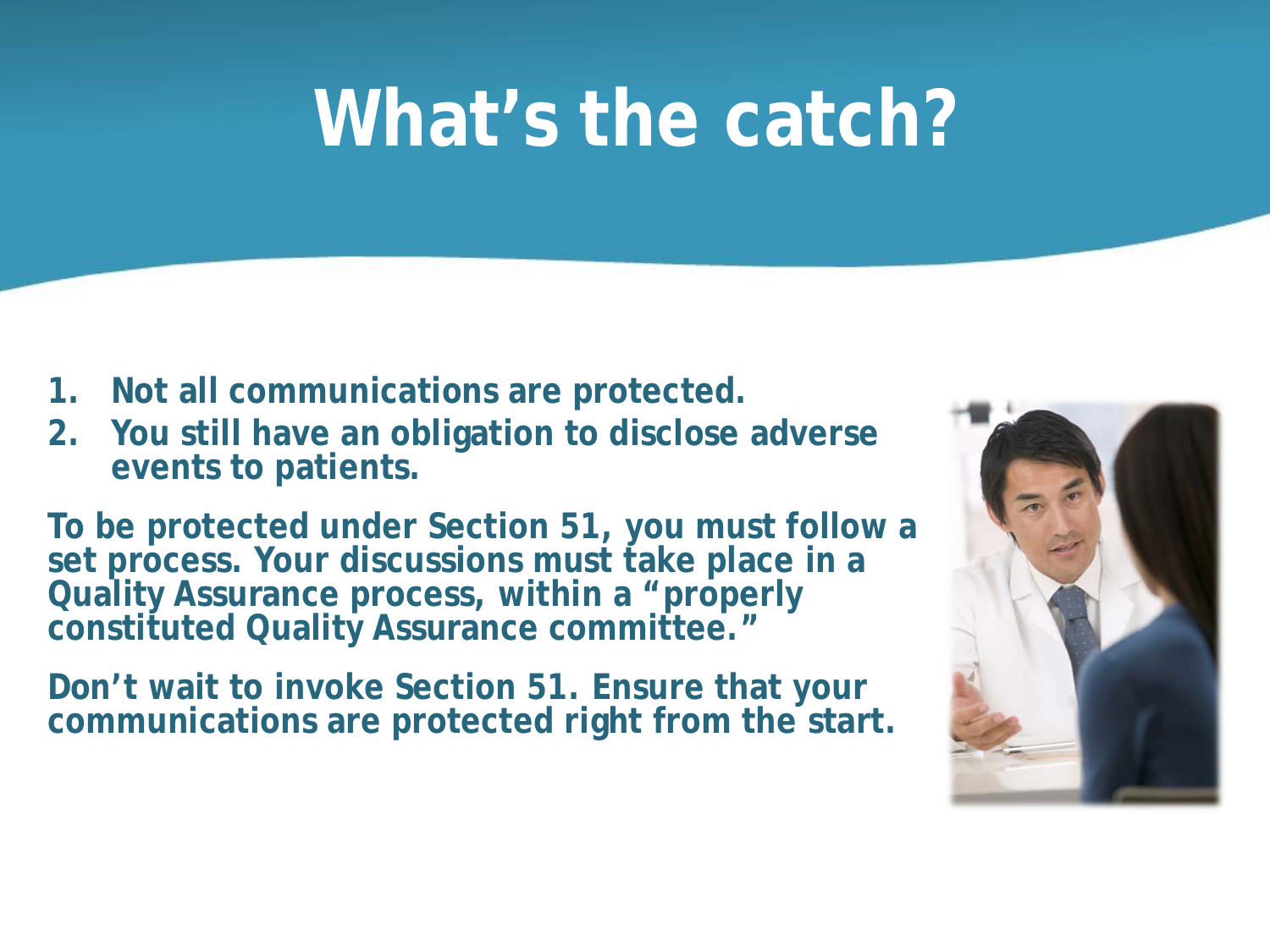# **Your Quality Assurance Committee**

- **Who is on the Committee?**
- **How do you convene them?**
- **What is your communication process?**

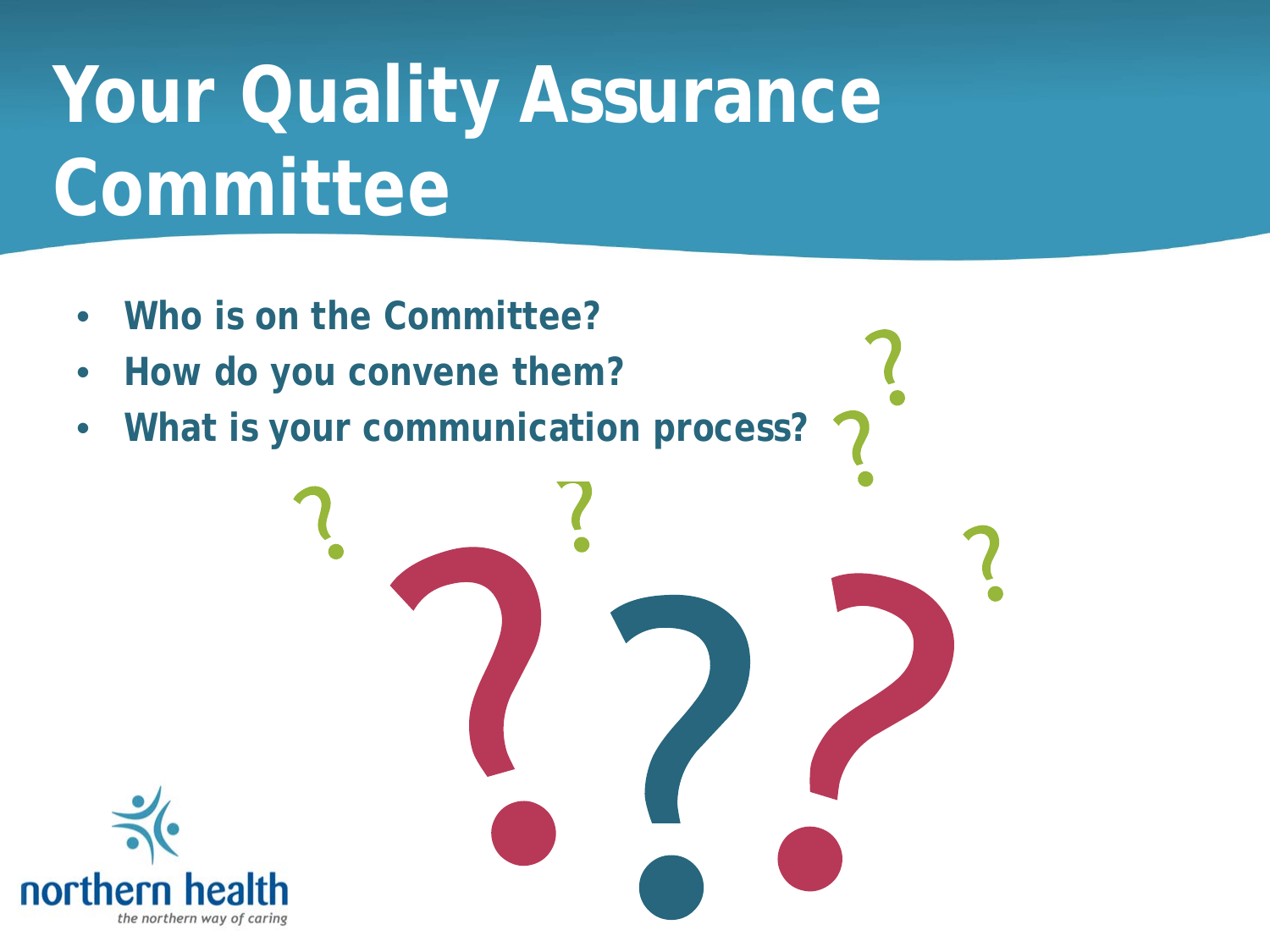# **Who else is notified?**



- **The Chief of Staff and the NH Risk Management Office automatically receive a notice from the PSLS system when a level 4 or 5 critical event (severe harm or death) occurs in their facility.**
- **It is the Handler's responsibility to follow up on the report.**

**Who do you work with when conducting a Review?**

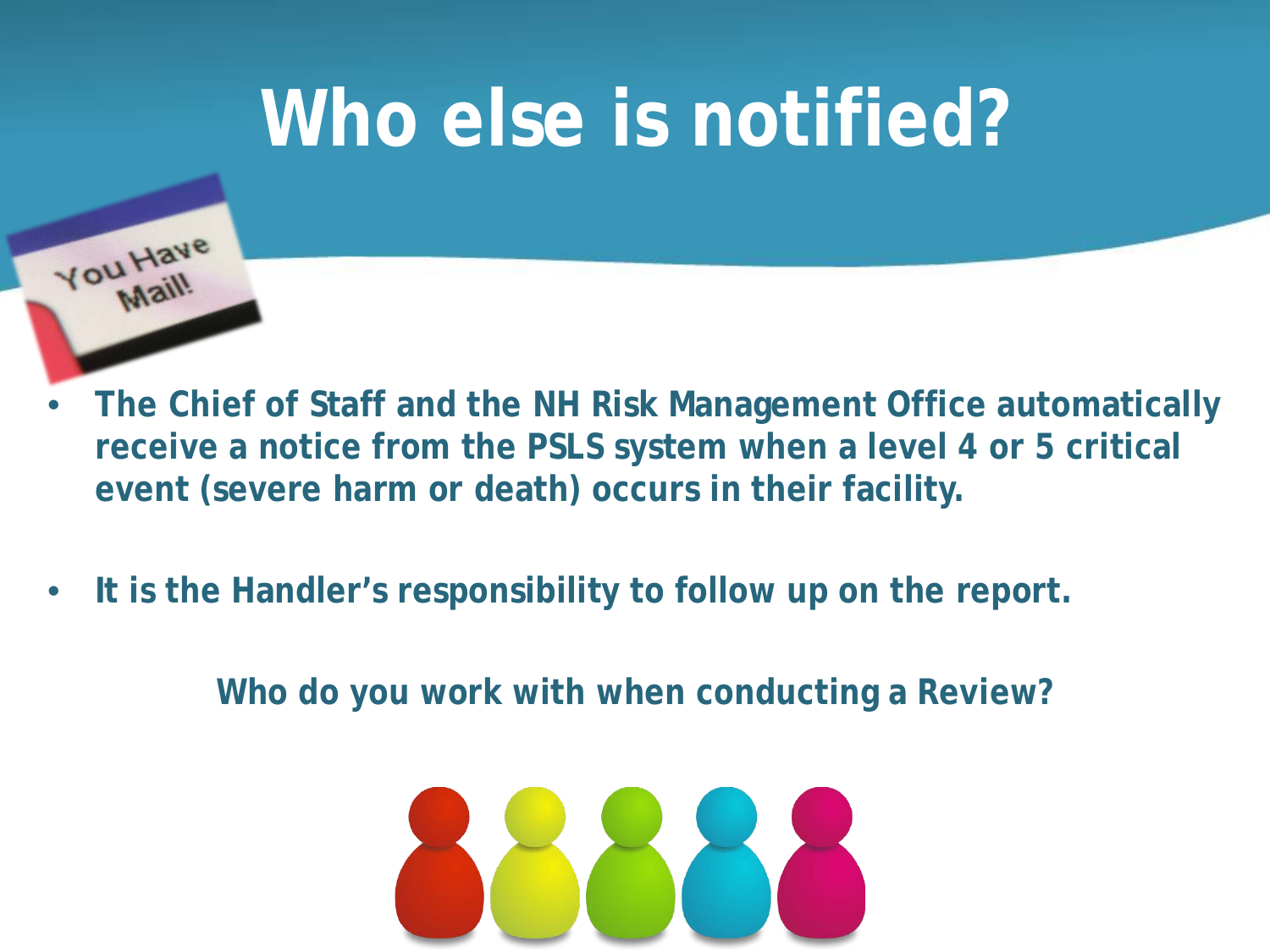# **Who will I need to work with?**

**In addition to the individuals involved in a specific event, you will need to liaise and coordinate your activities with other individuals in your organization.**

- **1. The PSLS Coordinator and/or Quality Leads will generate, monitor and review PSLS reports for quality improvement processes and staff education.**
- **2. Hospital Administration and NH Risk Management should be**  included on your Adverse Event Review Team.
- **3. Share your findings with hospital administration and seek their cooperation with implementing changes.**



**Nex**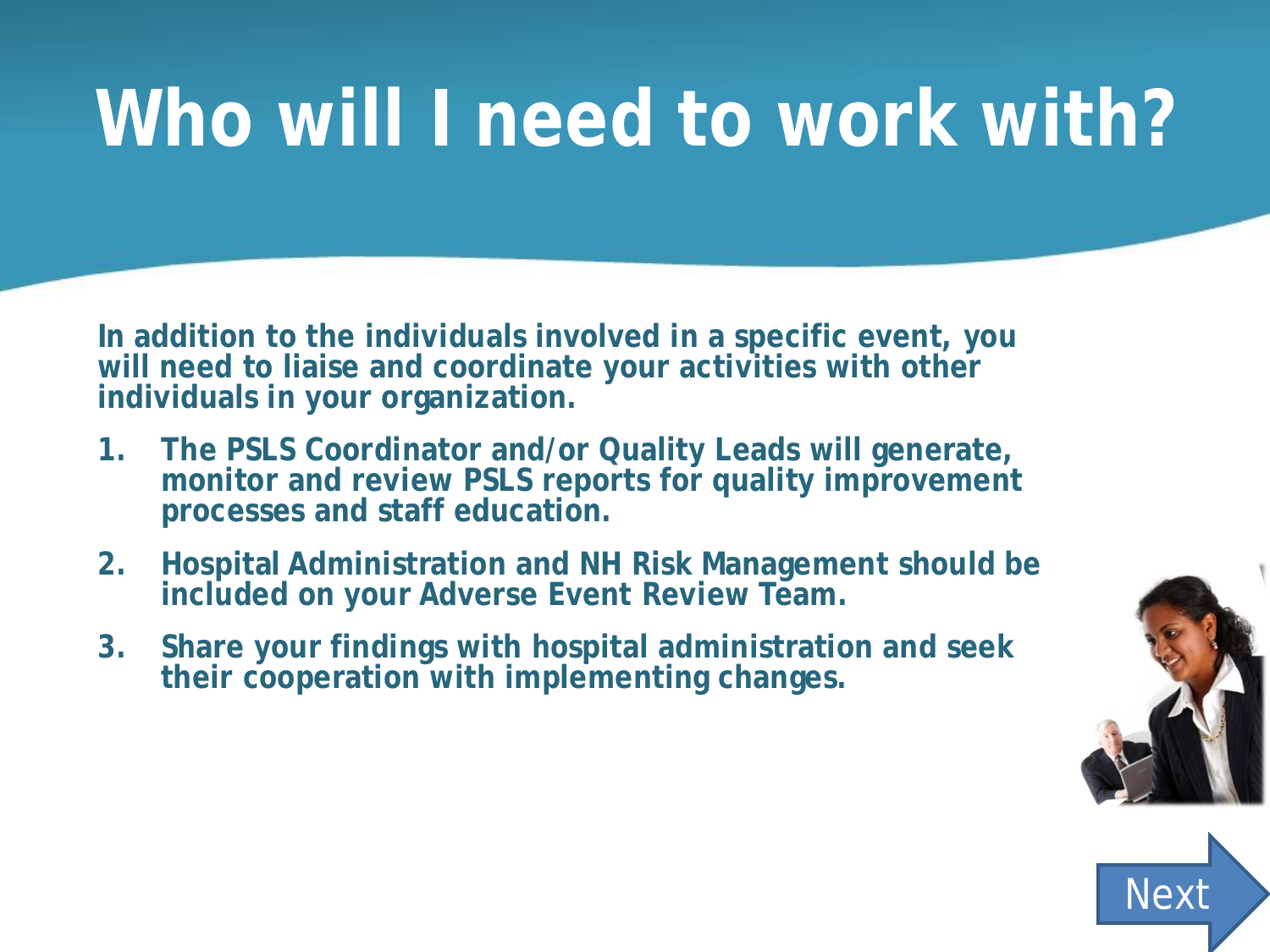### <span id="page-12-0"></span>**What are the 3 types of reviews?**

- **1. Administrative Review**
- **2. Accountability Review**
- **3. Quality Assurance Review**

**For the most part, you will be conducting Accountability Reviews and Quality Assurance Reviews.**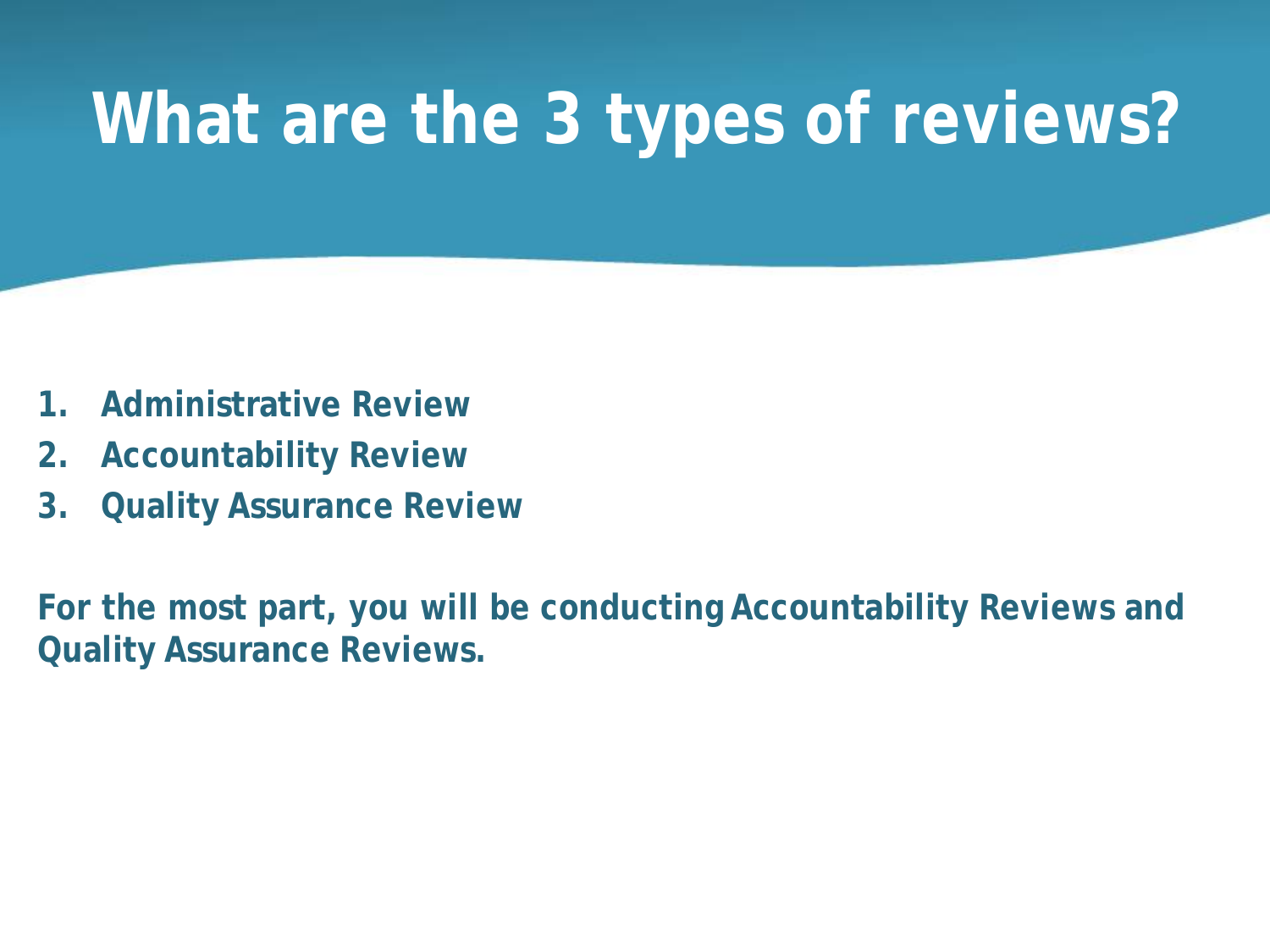### **Administrative Reviews**

**These will normally be conducted by hospital administration, and concern non-medical services or practices.** 

**For example, an audit of hours kept doing house- keeping.**

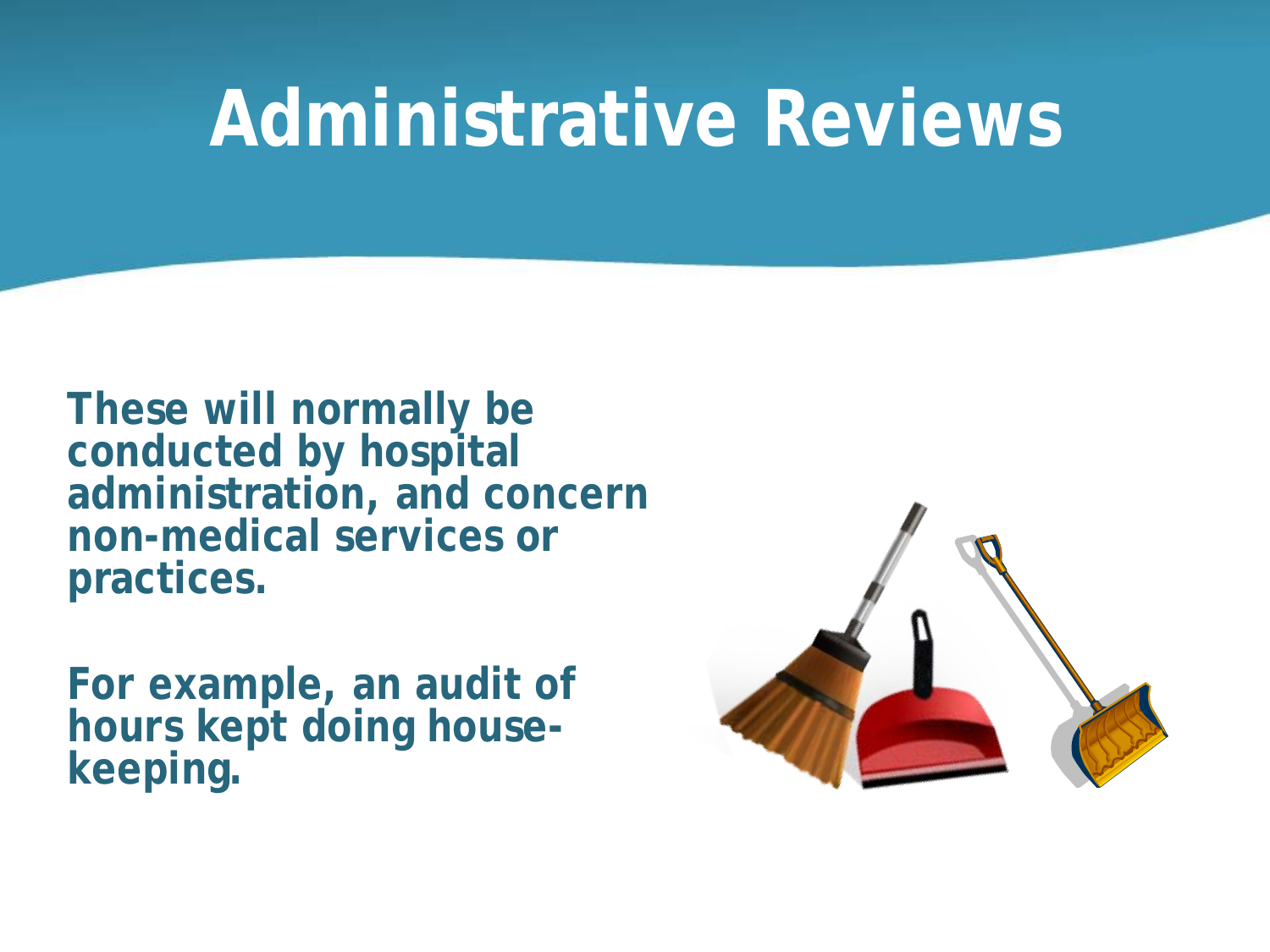# **Accountability Reviews**

**These are typically human resources (HR) reviews, and focus on the conduct or performance of an individual health care provider.**

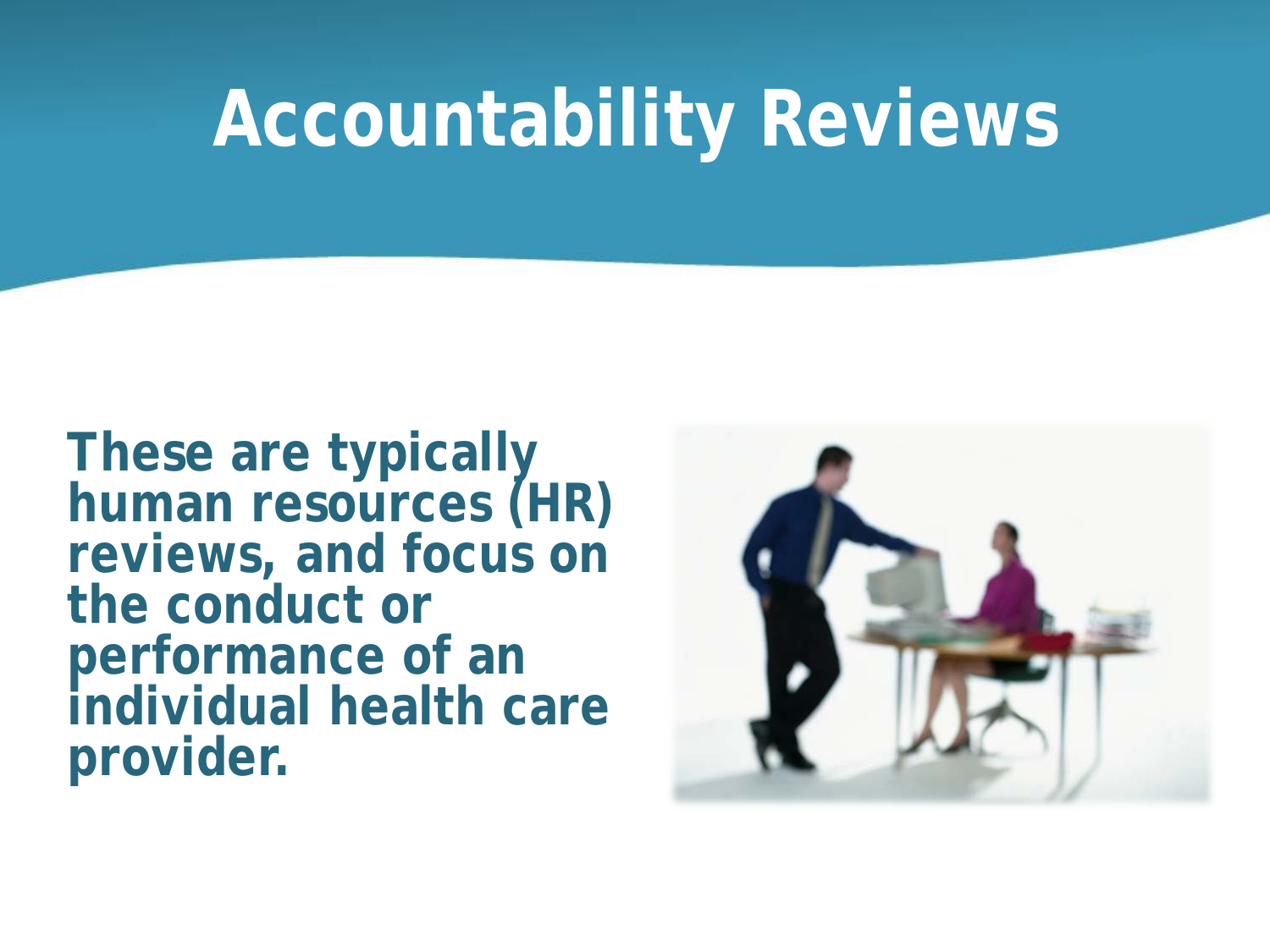# **Choosing the right review type**

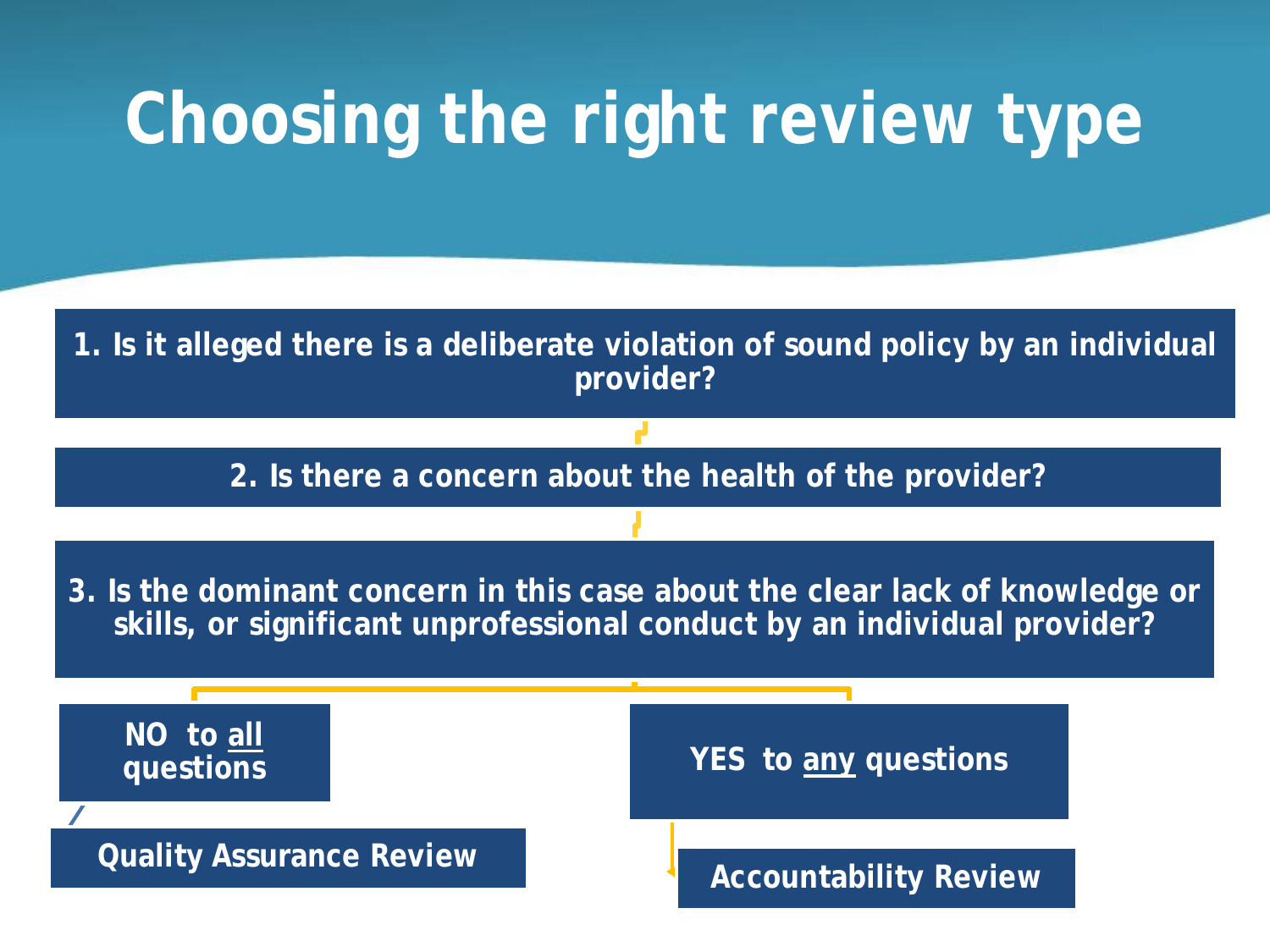**Who secures the documents & equipment related to the adverse event?**

- **1. Someone must secure the scene of the event**
- **2. Items relevant to the event must be secured and saved**
- **3. Documentation relevant to the event should be gathered, secured and saved.**
- **4. Depending on the timing and severity of an event, a patient's health records/chart, or a certified copy, should be secured.**

**Who will do this – Administration, the Handler, or the Medical Leader?**

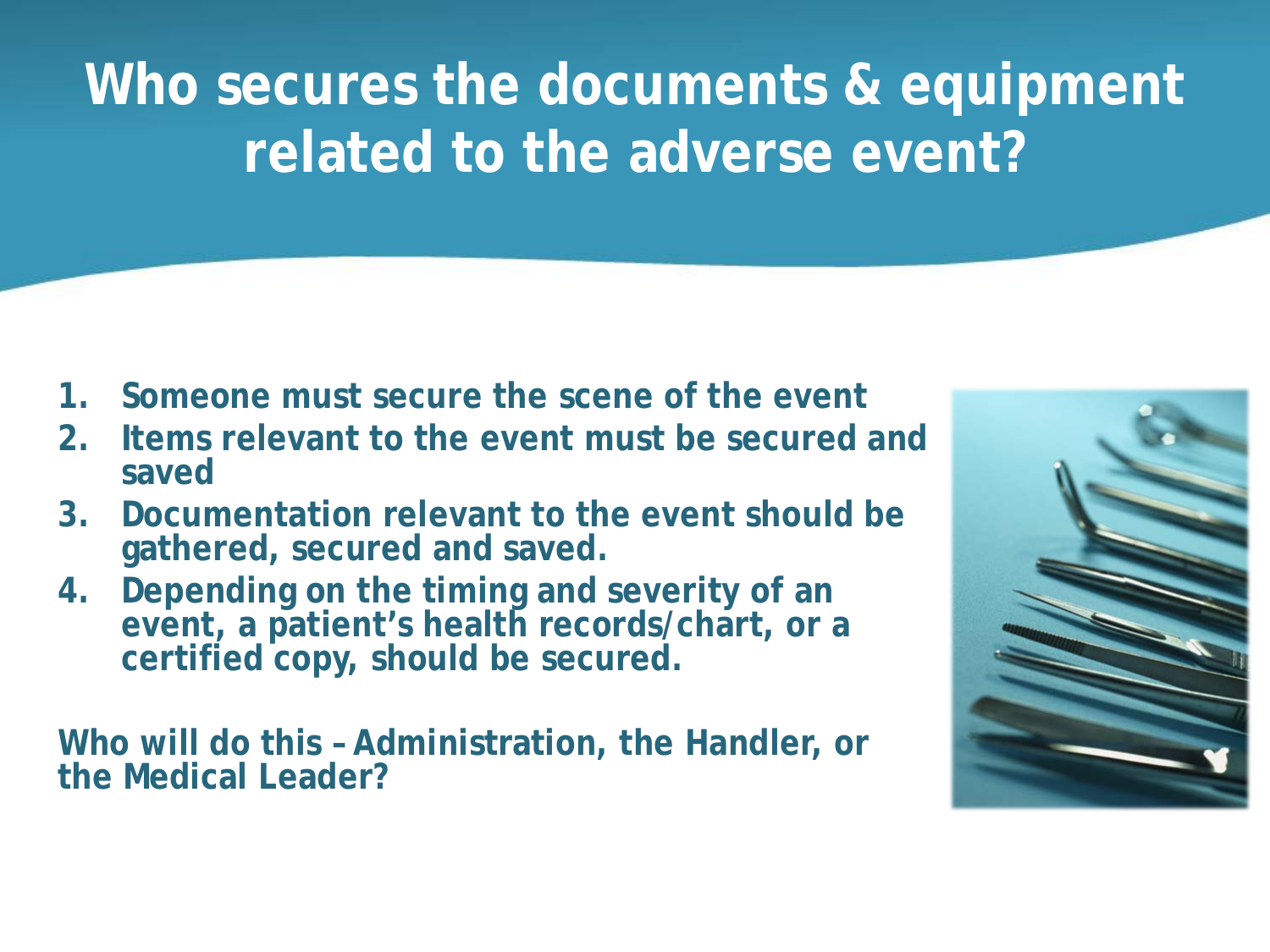### **Scenario– adverse events**

**Jiang was hooked up to oxygen. When the nurse checked on Jiang half an hour later, she was blue. The nurse realizes that the oxygen is not flowing. Jiang suffers permanent brain damage.** 

**Dr. Cross is the designated handler. Who does she need to contact? What steps must she take?** 

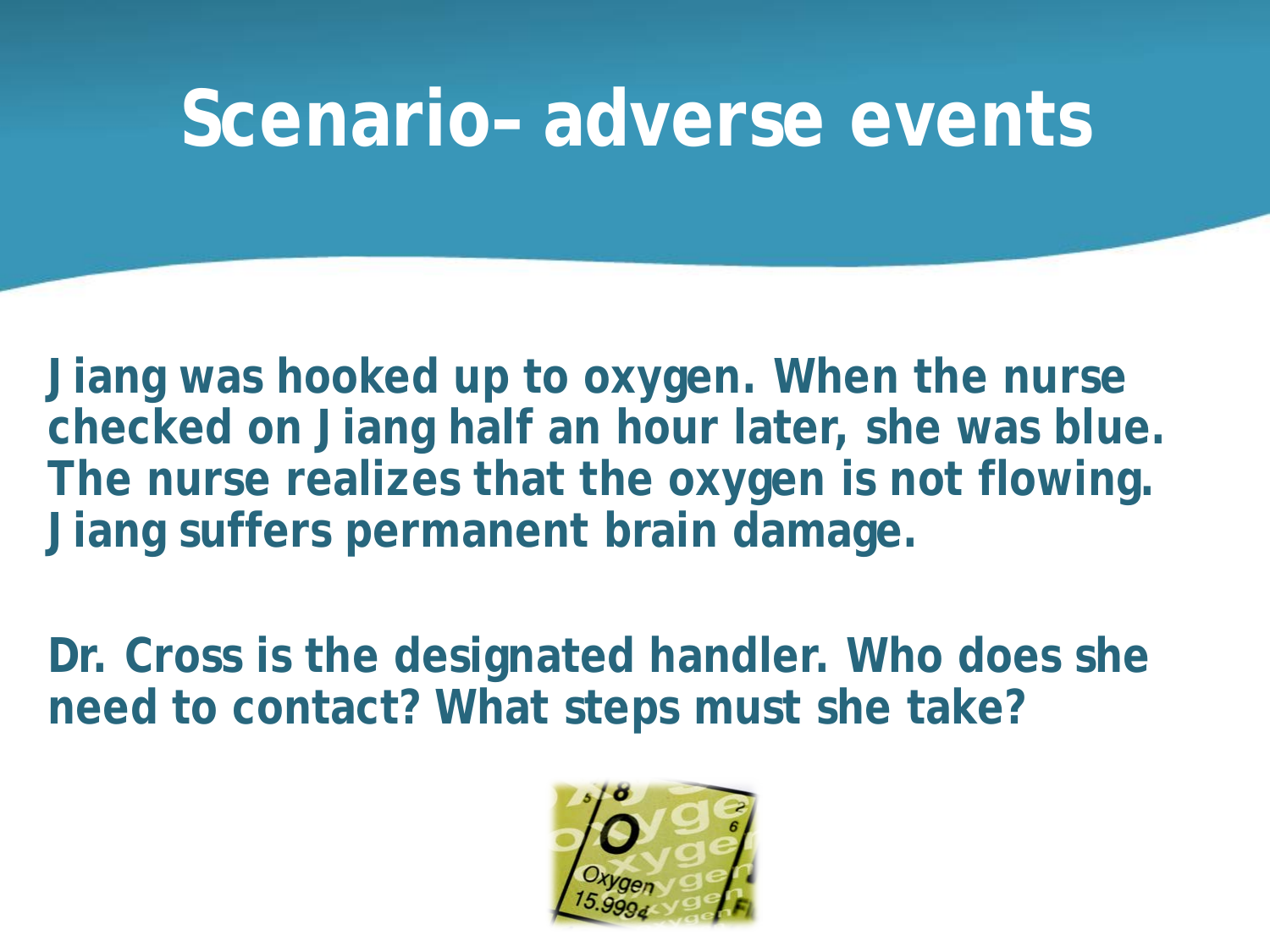#### **Scenario– adverse events**

**In addition to securing a certified copy of Jiang's chart, Dr. Cross also works with Hospital Administration to ensure that the equipment is secured, photos of the scene have been taken, and checks with security to see if there is video footage that could help determine what happened.**

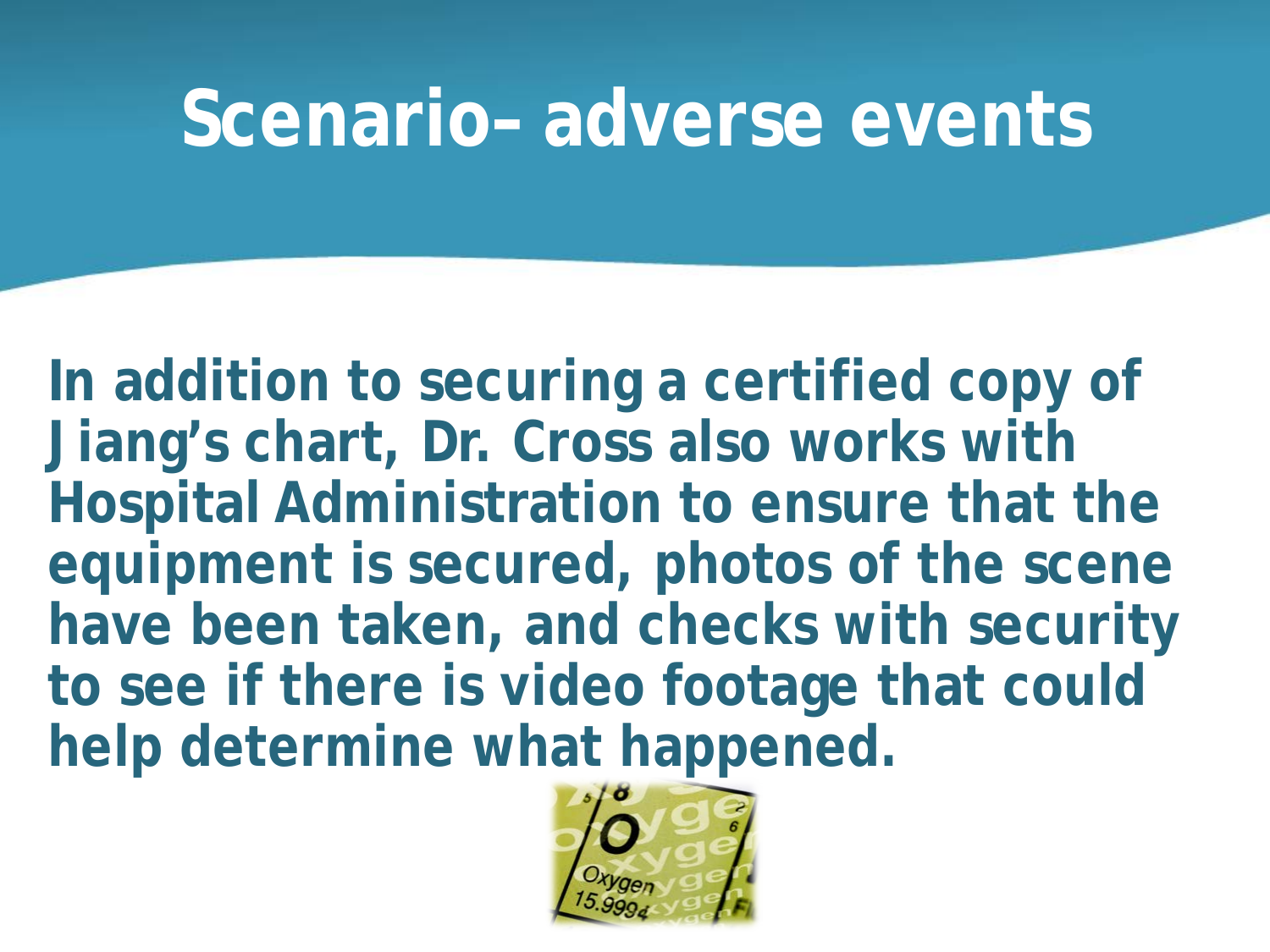# **Related Legislation, Policies & Guidelines**

**Health Care Protection Program. (December 2013).** *Section 51 of the Evidence Act: Toolkit for Health Care Agencies.*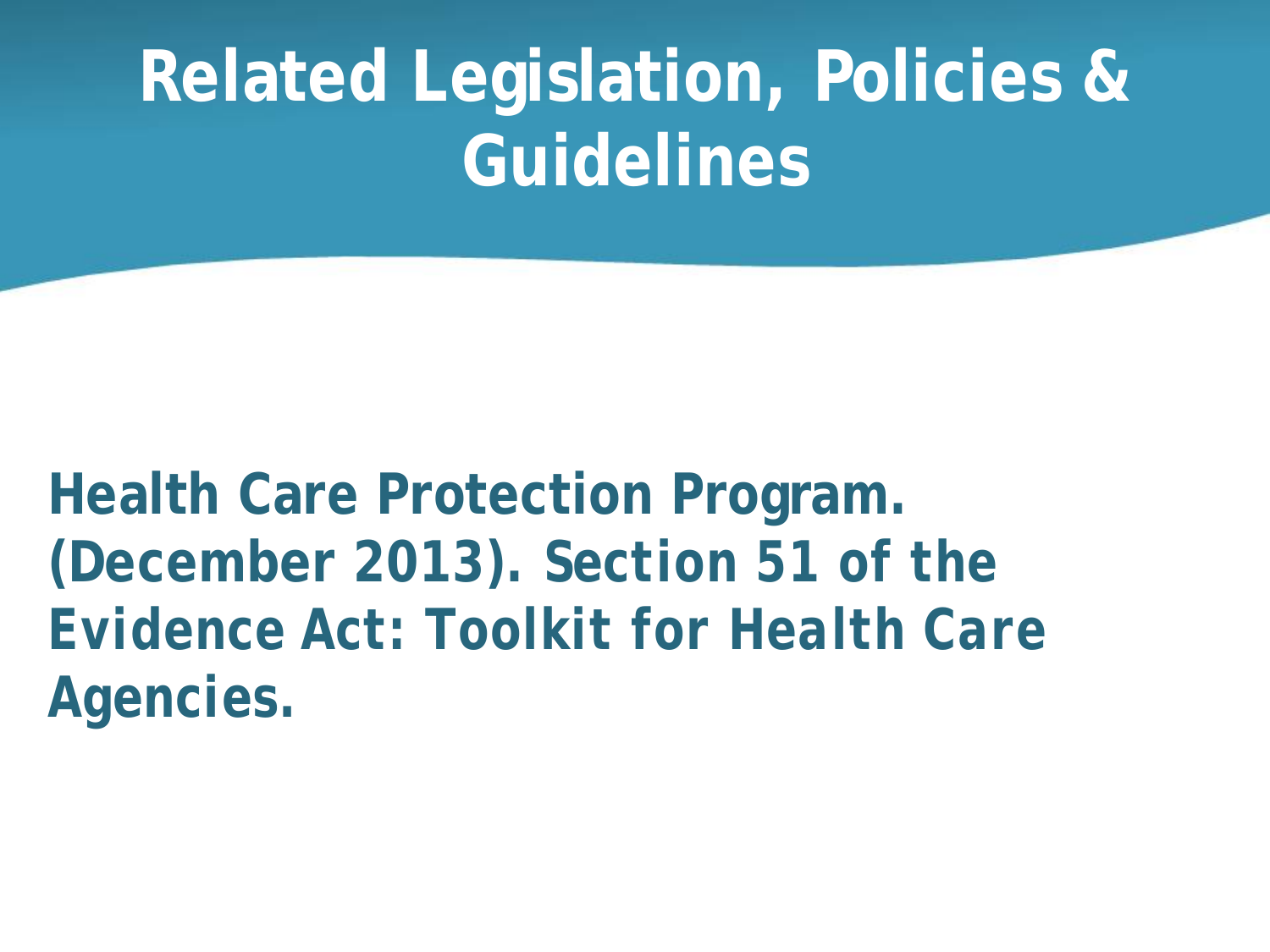# **Where Can I Find PSLS Training?**

**If you are looking for PSLS specific training, online training is available through the BC Patient Safety and Learning System:<http://bcpslscentral.ca/elearning-modules/>**

**You can also contact the Northern Health PSLS Coordinator at: [PSLS.Information@northernhealth.ca](mailto:PSLS.Information@northernhealth.ca)**

**Find more information through Northern Health at: <https://ournh.northernhealth.ca/QualPatientSafety/PSLS/Pages/PSLS.aspx>**

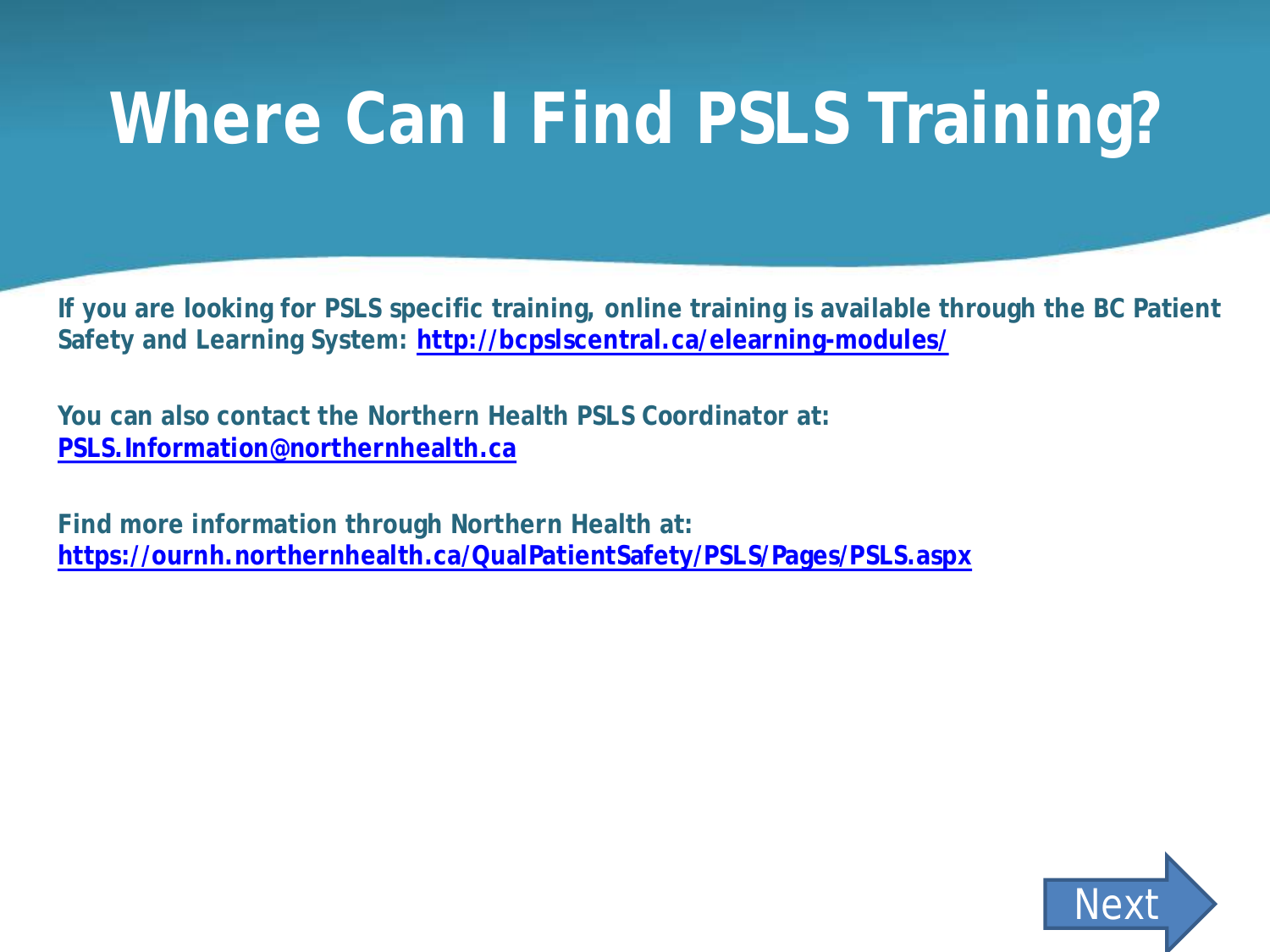# <span id="page-21-0"></span>**Related Legislation, Policies & Guidelines**

- **BC Patient Safety Learning System (PSLS). (accessed January 2021). Website. <http://bcpslscentral.ca/>**
- **Northern Health Medical Affairs & Risk Management. (revised December 2020). Addressing Patient Safety Events: Summary for Northern Health Co-Leaders. [https://physicians.northernhealth.ca/physician-resources/orientation-](https://physicians.northernhealth.ca/physician-resources/orientation-education#education-for-medical-staff-leaders) education#education-for-medical-staff-leaders**
- **Canadian Patient Safety Institute. (2011).** *Canadian Disclosure Guidelines: Being Open with Patients and Families***[. https://www.patientsafetyinstitute.ca/en/toolsResources/disclosure/Pages/default.](https://www.patientsafetyinstitute.ca/en/toolsResources/disclosure/Pages/default.aspx) aspx**
- **Northern Health. (Sept 2018 ).** *Disclosure of Adverse Events* **[https://ournh.northernhealth.ca/PoliciesProcedures/DST%20Published%20Policies/](https://ournh.northernhealth.ca/PoliciesProcedures/DST%20Published%20Policies/4-2-3-030.pdf) 4-2-3-030.pdf**
- **Province of BC. (Dec 2020).** *BC Evidence Act***, Section 51. [https://www.bclaws.gov.bc.ca/civix/document/id/complete/statreg/96124\\_01](https://www.bclaws.gov.bc.ca/civix/document/id/complete/statreg/96124_01)**